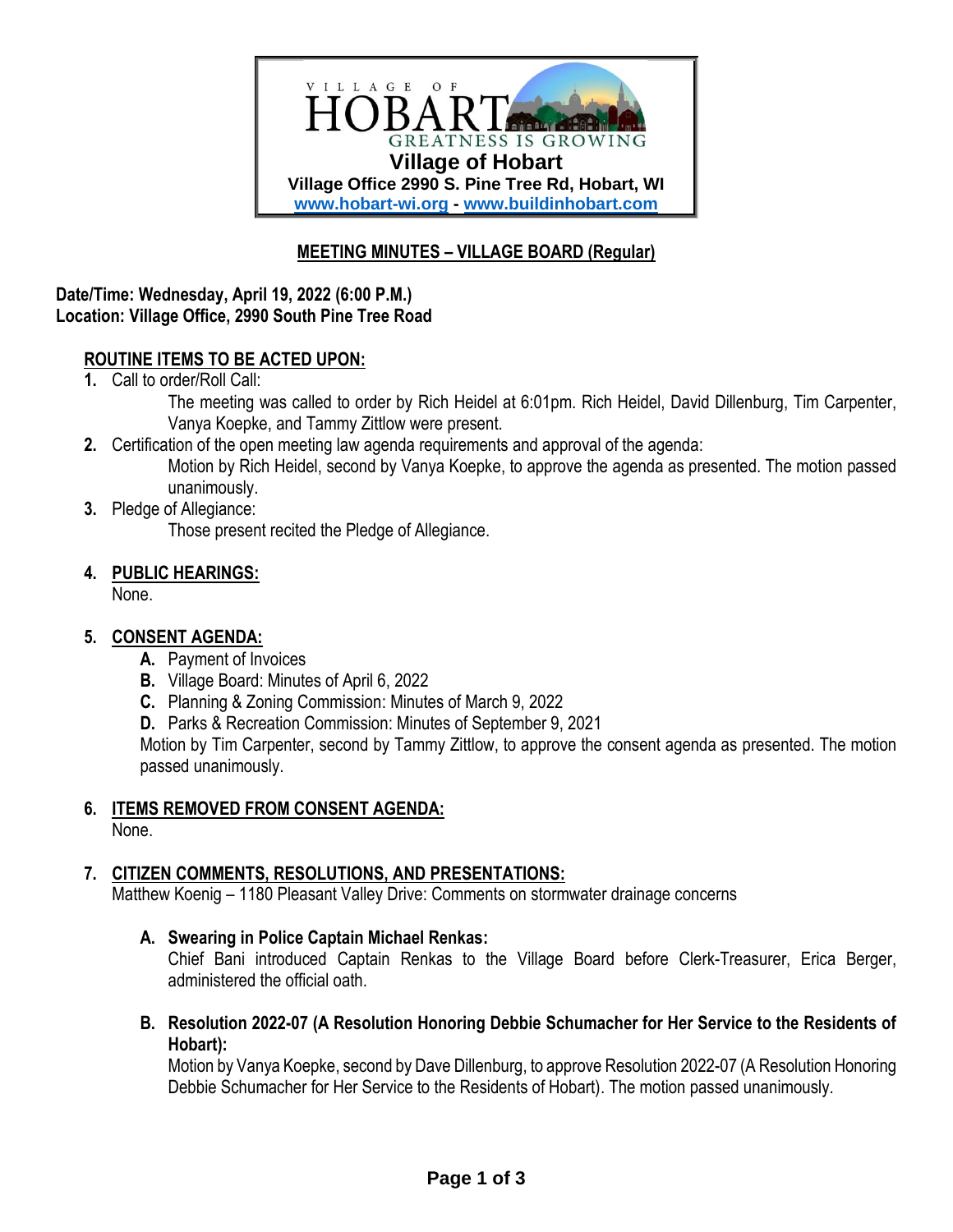- **C. Resolution 2022-08 (A Resolution Honoring Ed Kazik for His Service to the Residents of Hobart):** Motion by Tammy Zittlow, second by Rich Heidel, to approve Resolution 2022-08 (A Resolution Honoring Ed Kazik for His Service to the Residents of Hobart). The motion passed unanimously.
- **D. Resolution 2022-09 (A Resolution Declaring the Week of May 1st through May 7th as Professional Municipal Clerk's Week):**

Motion by Rich Heidel, second by Tim Carpenter, to approve Resolutions 2022-09 (A Resolution Declaring the Week of May 1st through May 7th as Professional Municipal Clerk's Week). The motion passed unanimously.

### **8. VILLAGE ADMINISTRATOR'S REPORT/COMMUNICATIONS:**

### **A. Summer Food Truck Rally Event:**

Village Clerk-Treasurer, Erica Berger, informed the Village Board of the planning of a Village Summer Food Truck Rally Event on July 31st. Advertising for the event will begin soon.

### **9. COMMITTEE REPORTS AND ACTIONS:**

Village President, Rich Heidel, attended the HALO meeting as Hobart's representative.

### **A. Consider Plat for North Autumn Joy Subdivision, HB-362-5 (Planning & Zoning Commission):**

Motion by Rich Heidel, second by Tim Carpenter, to approve the 8-lot plat for the North Autumn Joy Subdivision, subject to the following conditions:

1. Securing the necessary rezoning of the parcel

2. Payment of the Park Fee of \$1,800.00 (\$300.00 per lot, excluding existing developed lot and outlot) The motion passed unanimously.

# **10. OLD BUSINESS:**

None.

# **11. NEW BUSINESS:**

**A. Establish a Public Hearing to Consider a Rezoning Request for 1260 S. Pine Tree Road (HB-362-5) from A-1: Agricultural District to R-1: Residential District:**

Motion by Rich Heidel, second by Vanya Koepke, to schedule a Public Hearing to Consider a Rezoning Request for 1260 S. Pine Tree Road (HB-362-5) from A-1: Agricultural District to R-1: Residential District for May 17, 2022 at 6:00pm. The motion passed unanimously.

**B. Village Representative to the Brown County Planning Commission Board of Directors Transportation Subcommittee:** 

Motion by Dave Dillenburg, second by Rich Heidel, to appoint Jerry Lancelle as the Village Representative to the Brown County Planning Commission Board of Directors Transportation Subcommittee. The motion passed unanimously.

### **C. Commission and Committee Appointments:**

Motion by Rich Heidel, second by Dave Dillenburg, to appoint the list of candidates as presented by Village President, Rich Heidel, for another term. The motion passed unanimously.

**D. Items for future agenda consideration or committee assignment:** None.

# **E. ADJOURN TO CLOSED SESSION:**

i. Under Wisconsin State Statute 19.85 (1) (e): Deliberating or negotiating the purchasing of public properties, the investing of public funds, or conducting other specified public business, whenever